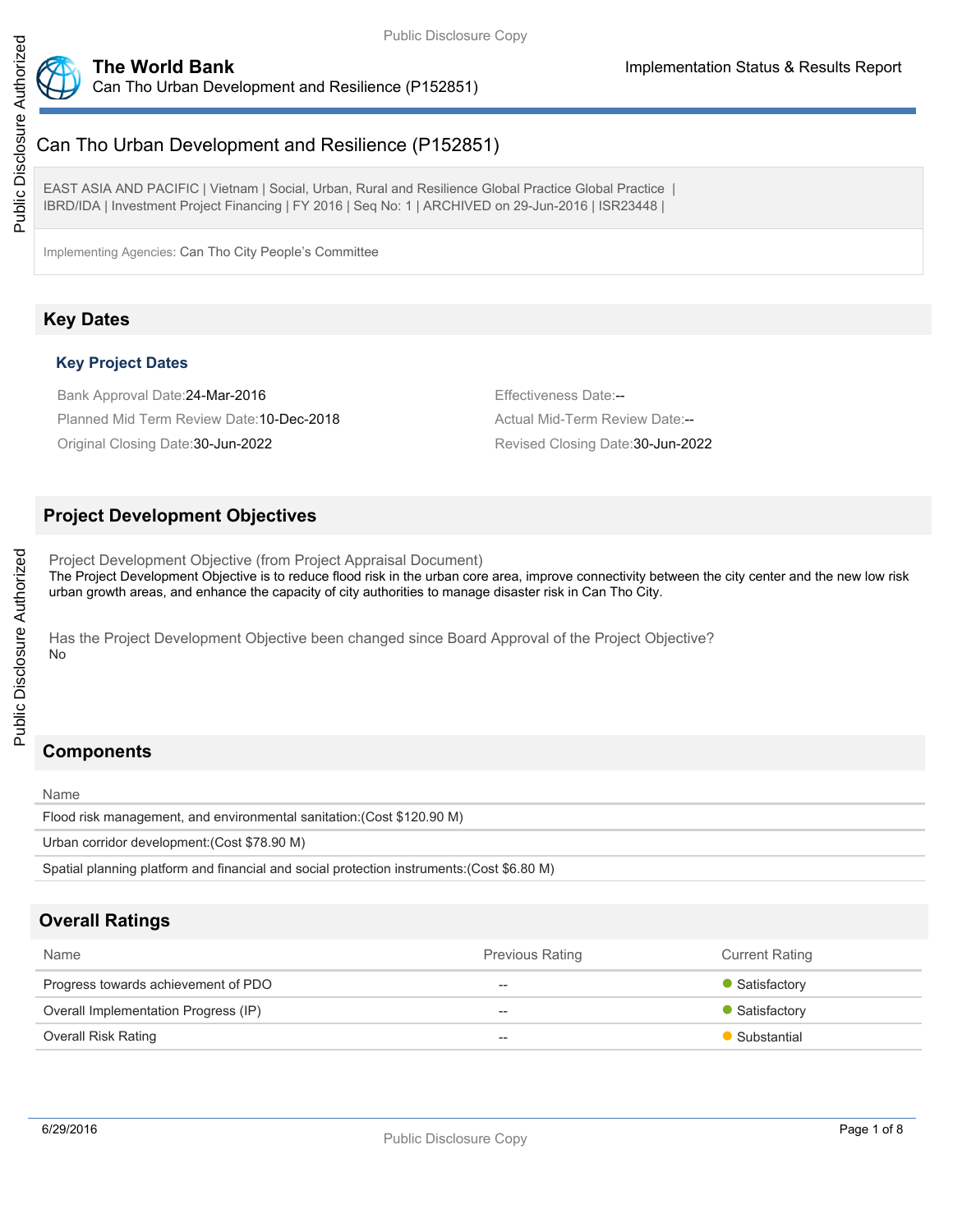



## **Implementation Status and Key Decisions**

The project is in the early stages of implementation, with the Project Launch held in Can Tho on June 3, 2016. It is expected that the loan agreement will be signed in July and the project will become effective by end of September 2016. Early procurement actions are taking place and it is expected that some tendering will begin in fall 2016.

### **Risks**

### **Systematic Operations Risk-rating Tool**

| <b>Risk Category</b>            | Rating at Approval | <b>Previous Rating</b> | <b>Current Rating</b> |
|---------------------------------|--------------------|------------------------|-----------------------|
| <b>Political and Governance</b> | Moderate           | --                     | Moderate              |
| Macroeconomic                   | Moderate           | $- -$                  | Moderate              |
| Sector Strategies and Policies  | Moderate           | $- -$                  | Moderate              |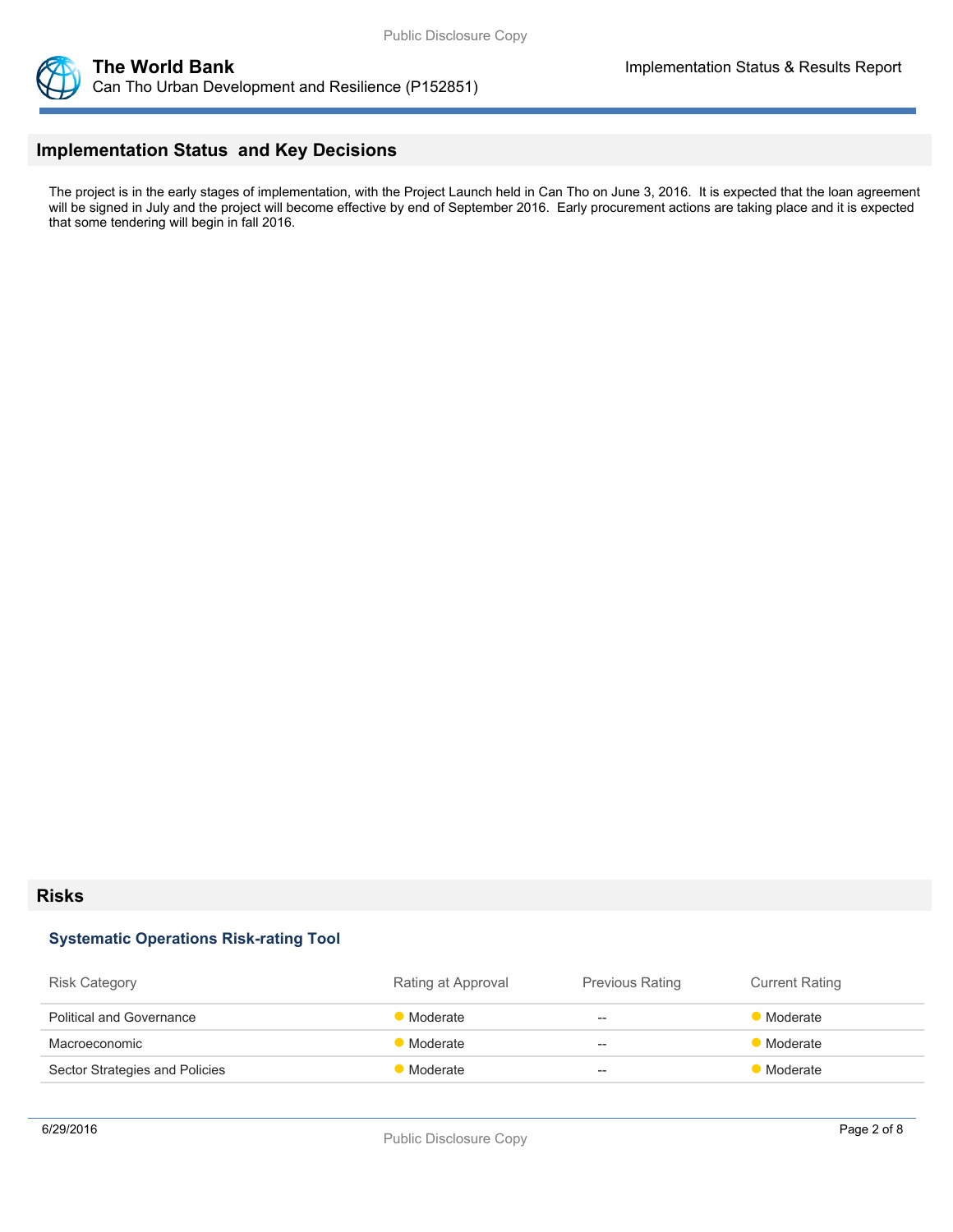



### **The World Bank Implementation Status & Results Report** Can Tho Urban Development and Resilience (P152851)

| Technical Design of Project or Program                          | • Substantial | $-$ | Substantial   |
|-----------------------------------------------------------------|---------------|-----|---------------|
| Institutional Capacity for Implementation and<br>Sustainability | • Substantial | $-$ | Substantial   |
| Fiduciary                                                       | • Substantial | $-$ | Substantial   |
| <b>Environment and Social</b>                                   | • Substantial | $-$ | Substantial   |
| <b>Stakeholders</b>                                             | $\bullet$ Low | $-$ | $\bullet$ Low |
| Other                                                           | $- -$         | $-$ | $- -$         |
| Overall                                                         | • Substantial | $-$ | Substantial   |
|                                                                 |               |     |               |

## **Results**

### **Project Development Objective Indicators**

 Increase in urban core land area protected from rainfall flooding for a 10-year return period and riverine flooding for 100-year return period (Hectare(Ha), Custom)

|       | <b>Baseline</b> | Actual (Previous)                              | Actual (Current) | End Target  |
|-------|-----------------|------------------------------------------------|------------------|-------------|
| Value | 0.00            | $\hspace{0.1mm}-\hspace{0.1mm}-\hspace{0.1mm}$ | 0.00             | 2675.00     |
| Date  | 30-Jun-2016     | $--$                                           | 26-Apr-2016      | 30-Jun-2022 |

### Reduction in travel time between urban core and Cai Rang center (percentage change) (Percentage, Custom)

|       | <b>Baseline</b> | Actual (Previous)                     | Actual (Current) | End Target  |
|-------|-----------------|---------------------------------------|------------------|-------------|
| Value | 0.00            | $- -$                                 | 0.00             | $- -$       |
| Date  | 30-Jun-2016     | $\hspace{0.05cm}$ – $\hspace{0.05cm}$ | 26-Apr-2016      | 30-Jun-2022 |

### From NK to IC3 (% change) (Percentage, Custom Breakdown)

|       | <b>Baseline</b> | Actual (Previous) | Actual (Current) | End Target  |
|-------|-----------------|-------------------|------------------|-------------|
| Value | 0.00            | $- -$             | 0.00             | 25.00       |
| Date  | 30-Jun-2016     | $-\!$             | 26-Apr-2016      | 30-Jun-2022 |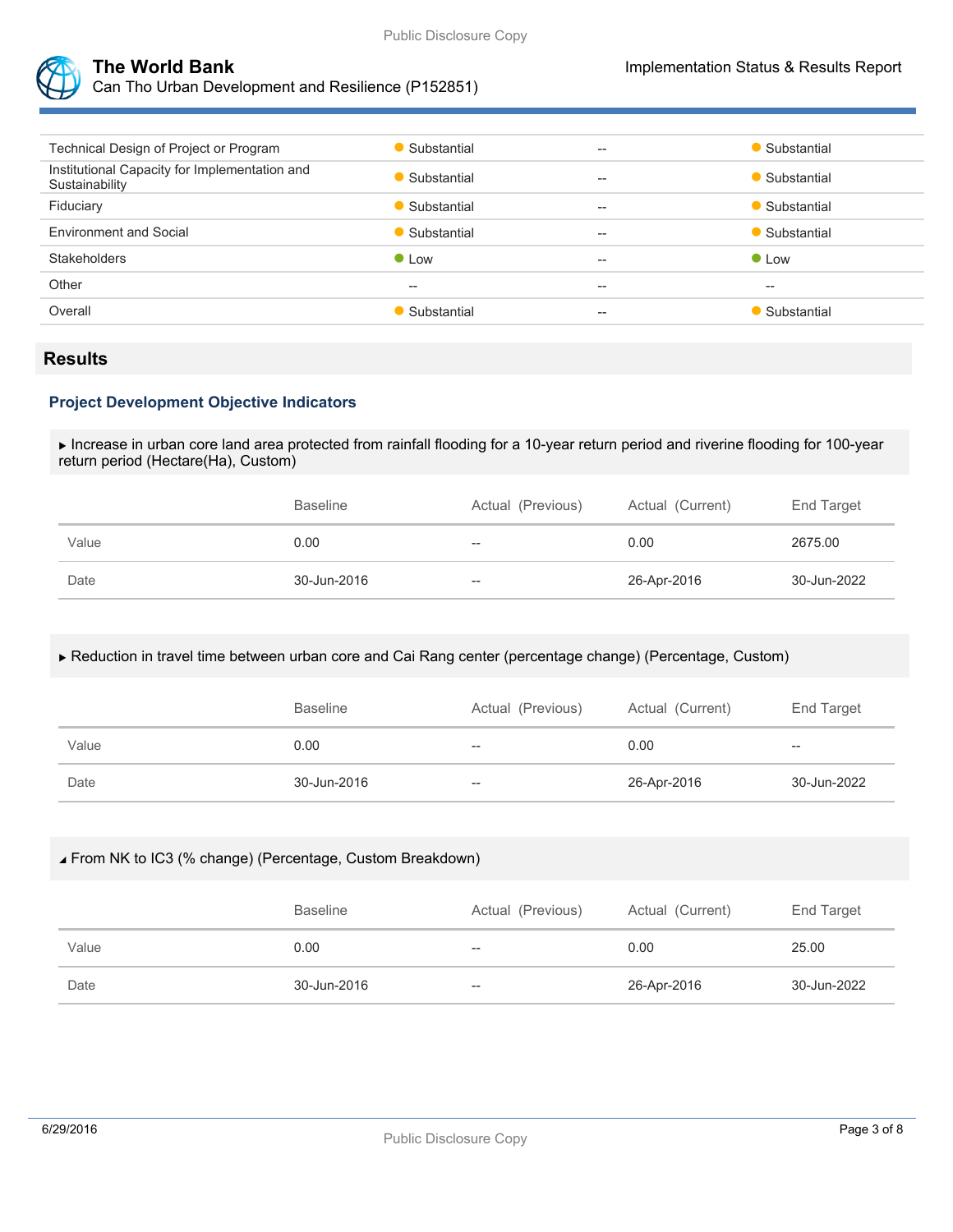



### From NVC-Bus (percent change) (Percentage, Custom Breakdown)

|       | Baseline    | Actual (Previous) | Actual (Current) | End Target  |
|-------|-------------|-------------------|------------------|-------------|
| Value | 0.00        | --                | 0.00             | 30.00       |
| Date  | 30-Jun-2016 | $- -$             | 26-Apr-2016      | 30-Jun-2022 |

### Number of Dept. utilized Spatial Planning and RiskInfo Platform (Number, Custom)

|       | <b>Baseline</b> | Actual (Previous) | Actual (Current) | End Target  |
|-------|-----------------|-------------------|------------------|-------------|
| Value | 0.00            | $- -$             | 0.00             | 7.00        |
| Date  | 30-Jun-2016     | $- -$             | 26-Apr-2016      | 30-Jun-2022 |

### Number of direct beneficiaries, defined as people living in Urban Core protected against 10-year return period flood risk ( of which are female (#)) (Number, Custom)

|       | <b>Baseline</b> | Actual (Previous) | Actual (Current) | End Target  |
|-------|-----------------|-------------------|------------------|-------------|
| Value | 0.00            | $- -$             | 0.00             | 420000.00   |
| Date  | 30-Jun-2016     | $- -$             | 26-Apr-2016      | 30-Jun-2022 |

### Number of direct beneficiaries, of which # are female (Number, Custom Breakdown)

|       | <b>Baseline</b> | Actual (Previous) | Actual (Current) | End Target  |
|-------|-----------------|-------------------|------------------|-------------|
| Value | 0.00            | $- -$             | 0.00             | 216000.00   |
| Date  | 30-Jun-2016     | $\hspace{0.05cm}$ | 26-Apr-2016      | 30-Jun-2022 |

### Overall Comments

### **Intermediate Results Indicators**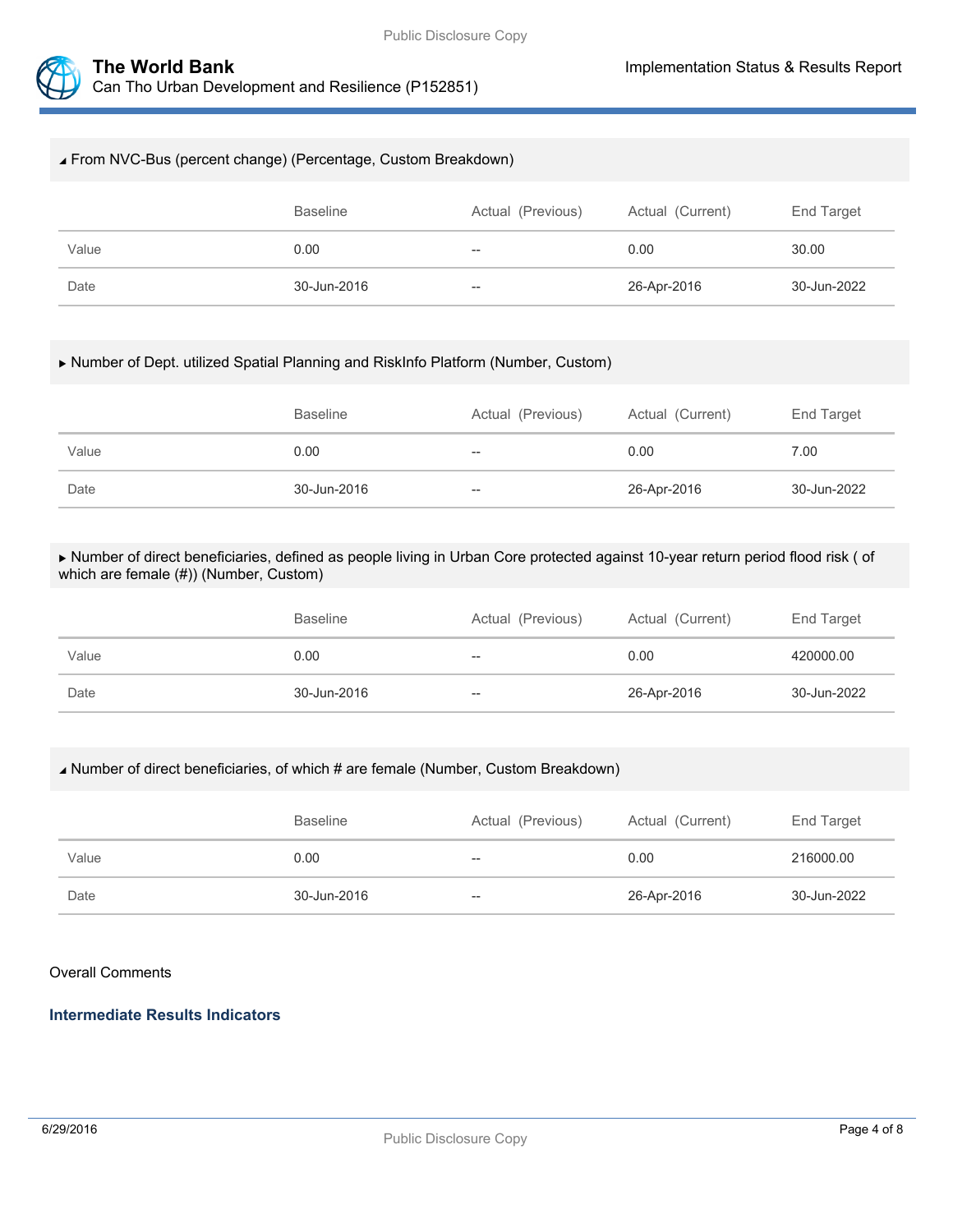

# ► Length of new and upgraded embankment installed (Meter(m), Custom) Baseline **Actual (Previous)** Actual (Current) End Target Value 0.00 -- 0.00 10000.00 Date 30-Jun-2016 -- 26-Apr-2016 30-Jun-2022

### Length of new and upgraded sewers/pipe installed (Meter(m), Custom)

|       | <b>Baseline</b> | Actual (Previous)        | Actual (Current) | End Target  |
|-------|-----------------|--------------------------|------------------|-------------|
| Value | 0.00            | $- -$                    | 0.00             | 12000.00    |
| Date  | 30-Jun-2016     | $\overline{\phantom{m}}$ | 26-Apr-2016      | 30-Jun-2022 |

### ► Length of canals improved (Meter(m), Custom)

|       | <b>Baseline</b> | Actual (Previous)                     | Actual (Current) | End Target  |
|-------|-----------------|---------------------------------------|------------------|-------------|
| Value | 0.00            | $\hspace{0.05cm}$ – $\hspace{0.05cm}$ | 0.00             | 14500.00    |
| Date  | 30-Jun-2016     | --                                    | 26-Apr-2016      | 30-Jun-2022 |

### Roads constructed, non-rural (Kilometers, Core)

|       | <b>Baseline</b> | Actual (Previous) | Actual (Current) | End Target  |
|-------|-----------------|-------------------|------------------|-------------|
| Value | 0.00            | --                | 0.00             | 10.44       |
| Date  | 30-Jun-2016     | $-\!$             | 26-Apr-2016      | 30-Jun-2022 |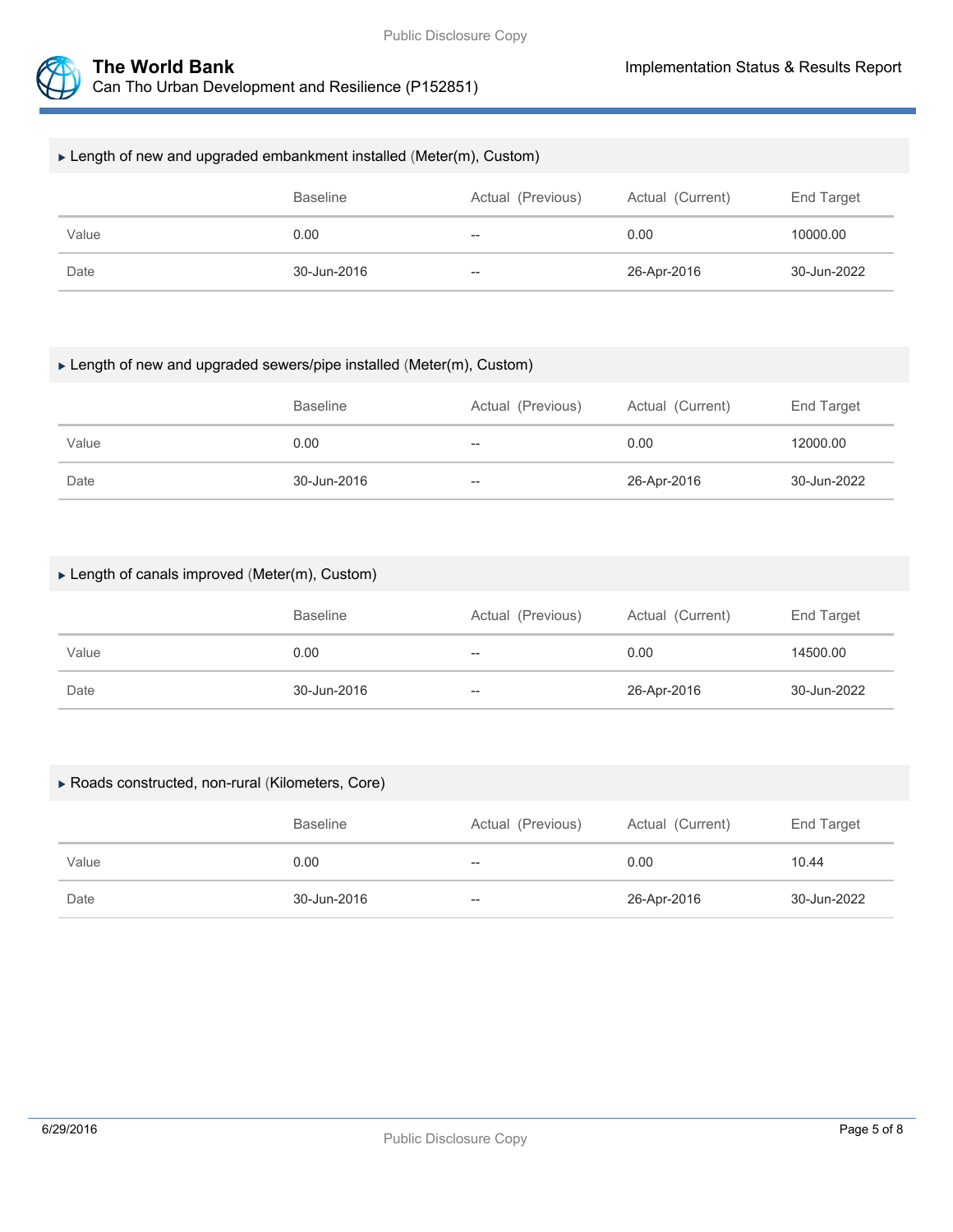



### Number of bridges built which include sidewalks, connecting the urban core and Cai Rang (Number, Custom)

|       | <b>Baseline</b> | Actual (Previous) | Actual (Current) | End Target  |
|-------|-----------------|-------------------|------------------|-------------|
| Value | 0.00            | $- -$             | 0.00             | 2.00        |
| Date  | 30-Jun-2016     | $- -$             | 26-Apr-2016      | 30-Jun-2022 |

### Public transport feasibility and strategy completed (Text, Custom)

|       | <b>Baseline</b> | Actual (Previous) | Actual (Current) | End Target                                               |
|-------|-----------------|-------------------|------------------|----------------------------------------------------------|
| Value |                 | $- -$             | not started yet  | Public<br>Transport<br>Feasibility<br>Study<br>Completed |
| Date  | 30-Jun-2016     | $- -$             | 26-Apr-2016      | 30-Jun-2022                                              |

### Spatial Planning and Riskinfo Database Established (Yes/No, Custom)

|       | <b>Baseline</b> | Actual (Previous) | Actual (Current) | End Target  |
|-------|-----------------|-------------------|------------------|-------------|
| Value | N               | $- -$             | N                |             |
| Date  | 30-Jun-2016     | $- -$             | 26-Apr-2016      | 30-Jun-2022 |

### Beneficiaries of community-based flood early warning training (Number, Custom)

|       | <b>Baseline</b> | Actual (Previous) | Actual (Current) | End Target  |
|-------|-----------------|-------------------|------------------|-------------|
| Value | 0.00            | $- -$             | 0.00             | 50000.00    |
| Date  | 30-Jun-2016     | $- -$             | 26-Apr-2016      | 30-Jun-2022 |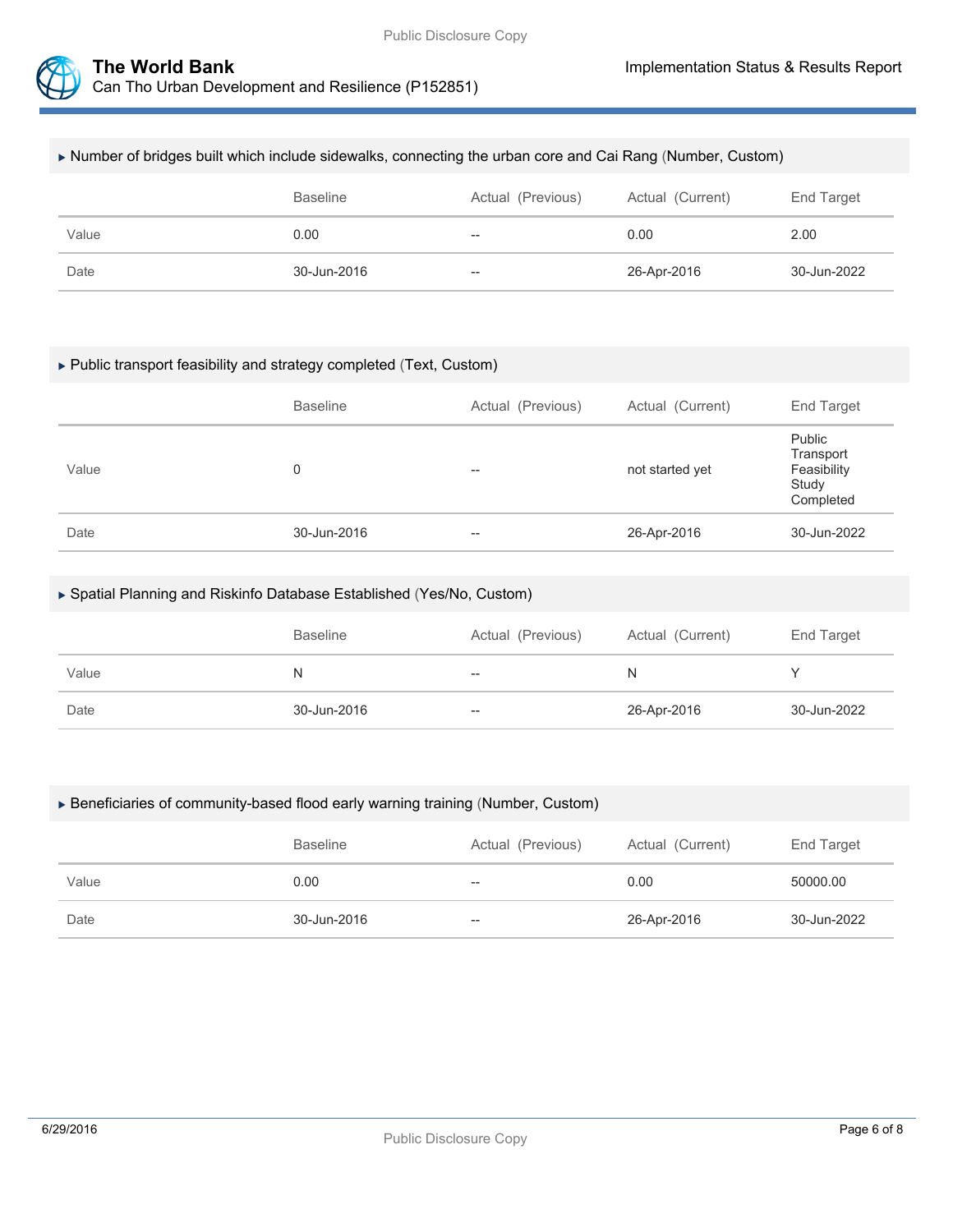

### Participants in consultation activities during project implementation (number) (Number, Core)

|       | <b>Baseline</b> | Actual (Previous)                                   | Actual (Current) | End Target  |
|-------|-----------------|-----------------------------------------------------|------------------|-------------|
| Value | 0.00            | $- -$                                               | 0.00             | 2500.00     |
| Date  | 30-Jun-2016     | $\hspace{0.05cm} -\hspace{0.05cm} -\hspace{0.05cm}$ | 26-Apr-2016      | 30-Jun-2022 |

### Participants in consultation activities during project implementation - female (Number, Core Breakdown)

|       | <b>Baseline</b> | Actual (Previous)        | Actual (Current) | End Target  |
|-------|-----------------|--------------------------|------------------|-------------|
| Value | 0.00            | $- -$                    | 0.00             | 1250.00     |
| Date  | 30-Jun-2016     | $\overline{\phantom{a}}$ | 26-Apr-2016      | 30-Jun-2022 |

### Overall Comments

## **Data on Financial Performance**

### **Disbursements (by loan)**

| Project | Loan/Credit/TF    | <b>Status</b>    | Currency   | Original | Revised | Cancelled | Disbursed | Undisbursed | <b>Disbursed</b> |
|---------|-------------------|------------------|------------|----------|---------|-----------|-----------|-------------|------------------|
| P152851 | <b>IBRD-85980</b> | Not<br>Effective | <b>USD</b> | 125.00   | 125.00  | 0.00      | 0.00      | 125.00      | $0\%$            |
| P152851 | IDA-57790         | Not<br>Effective | <b>USD</b> | 125.00   | 125.00  | 0.00      | 0.00      | 126.76      | $0\%$            |

## **Key Dates (by loan)**

| Project | Loan/Credit/TF    | <b>Status</b>    | Approval Date | Signing Date             | <b>Effectiveness Date</b> | Orig. Closing Date Rev. Closing Date |             |
|---------|-------------------|------------------|---------------|--------------------------|---------------------------|--------------------------------------|-------------|
| P152851 | <b>IBRD-85980</b> | Not<br>Effective | 24-Mar-2016   | $\overline{\phantom{a}}$ | $-$                       | 30-Jun-2022                          | 30-Jun-2022 |
| P152851 | IDA-57790         | Not<br>Effective | 24-Mar-2016   | $\overline{\phantom{a}}$ | --                        | 30-Jun-2022                          | 30-Jun-2022 |

### **Cumulative Disbursements**